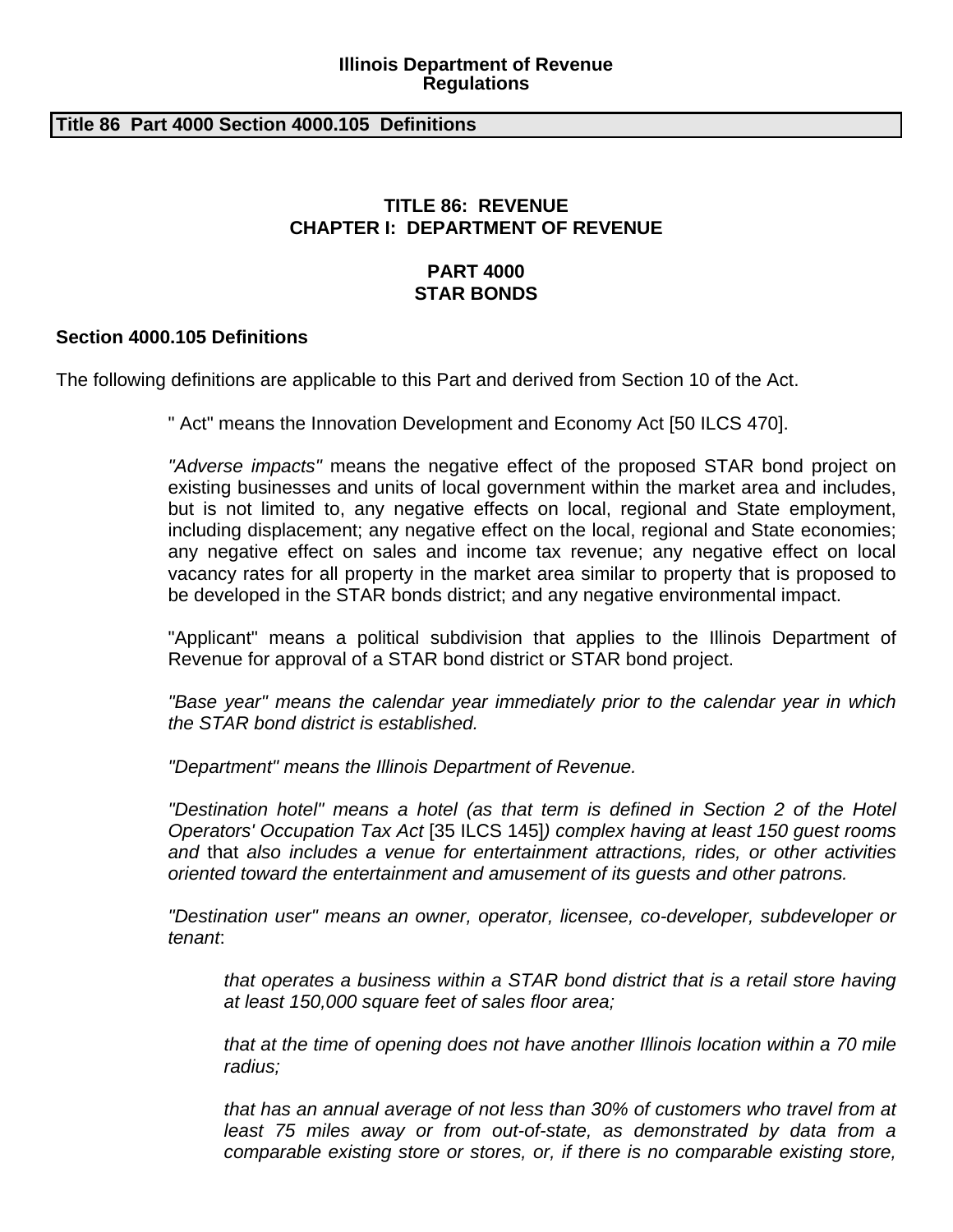*as demonstrated by an economic analysis that shows that the proposed retailer will have an annual average of not less than 30% of customers who travel from at least 75 miles away or from out-of-state* who would not have traveled without the presence of the destination user*; and* 

*that makes an initial capital investment, including project costs and other direct costs, of not less than \$30,000,000 for* the *retail store.* 

*"Director" means the Director of Revenue, who shall consult with the Director of Commerce and Economic Opportunity in any approvals or decisions required by the Director under* the *Act.*

*"Economic impact study" means a study conducted by an independent economist to*:

*project the financial benefit of the proposed STAR bond project to the local, regional and State economies;* 

*consider the proposed adverse impacts on similar projects and businesses, as well as municipalities within the projected market area; and* 

*draw conclusions about the net effect of the proposed STAR bond project on the local, regional and State economies.* 

*"Eligible area" means any improved or vacant area that*:

*is contiguous and is not, in the aggregate, less than 250 acres nor more than 500 acres* that *include only parcels of real property directly and substantially benefited by the proposed STAR bond district plan;* 

*is adjacent to a federal interstate highway;* 

*is within one mile of 2 State highways;* 

*is within one mile of an entertainment user, or a major or minor league sports stadium or other similar entertainment venue that had an initial capital investment of at least \$20,000,000; and* 

*includes land that was previously surface or strip mined.* 

*The area may be bisected by streets, highways, roads, alleys, railways, bike paths, streams, rivers and other waterways and still be deemed contiguous. In addition, in order to constitute an eligible area*, *one of the following requirements must be satisfied and all of which are subject to the review and approval of the Director as provided in* Section 4000.201(b)*:* 

*the governing body of the political subdivision shall have determined that the area meets the requirements of a "blighted area" as defined under the Tax Increment Allocation Redevelopment Act* [65 ILCS 5/Ch. 11, Div. 74.4]*; or* 

*the governing body of the political subdivision shall have determined that the area is a blighted area as determined under the provisions of Section 11-74.3-5*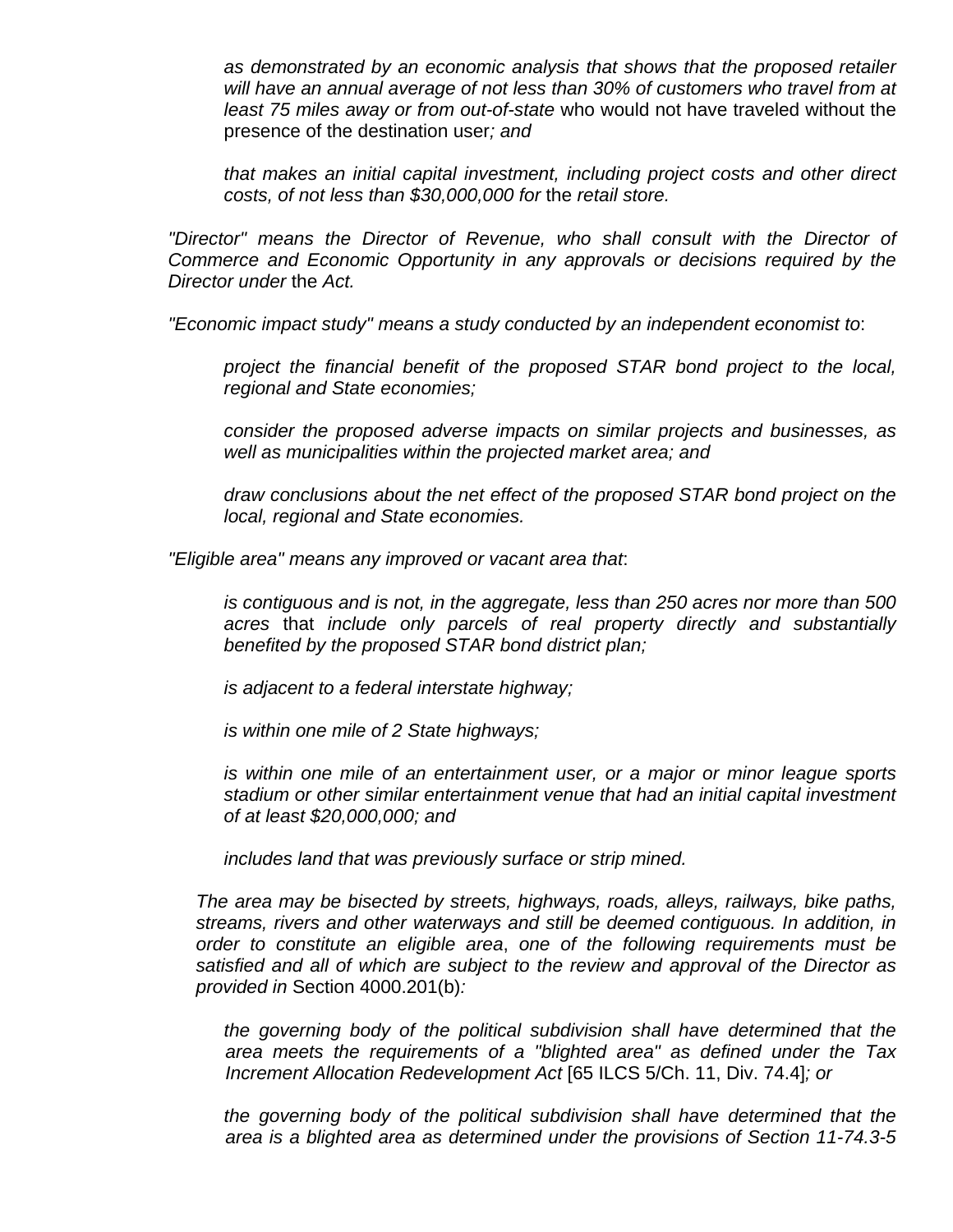*of the Illinois Municipal Code* [65 ILCS 5/11-74.3-5] (the Business District Development and Redevelopment Law)*; or* 

*the governing body of the political subdivision shall make the following findings:* 

*that the vacant portions of the area have remained vacant for at least one year, or that any building located on a vacant portion of the property was demolished within the last year and that the building would have qualified under* the following paragraph*;* 

*if portions of the area are currently developed, that the use, condition and character of the buildings on the property are not consistent with the purposes set forth in Section 5* of the Act*;* 

*that the STAR bond district is expected to create or retain job opportunities within the political subdivision;* 

*that the STAR bond district will serve to further the development of adjacent areas;* 

*that without the availability of STAR bonds, the projects described in the STAR bond district plan would not be possible;* 

*that the master developer meets high standards of creditworthiness and financial strength as demonstrated by one or more of the following: corporate debenture ratings of BBB or higher by Standard & Poor's Corporation or Baa or higher by Moody's Investors Service, Inc.; a letter from a financial institution with assets of \$10,000,000 or more attesting to the financial strength of the master developer; or specific evidence of equity financing for not less than 10% of the estimated total STAR bond project costs;* 

*that the STAR bond district will strengthen the commercial sector of the political subdivision;* 

*that the STAR bond district will enhance the tax base of the political subdivision; and* 

*that the formation of a STAR bond district is in the best interest of the political subdivision.* 

*"Entertainment user" means an owner, operator, licensee, co-developer, subdeveloper or tenant that operates a business within a STAR bond district that has a primary use of providing a venue for entertainment attractions, rides or other activities oriented toward the entertainment and amusement of its patrons, occupies at least 20 acres of land in the STAR bond district, and makes an initial capital investment, including project costs and other direct and indirect costs, of not less than \$25,000,000 for that venue.* 

*"Feasibility study"* means and includes all of the elements of the feasibility study set forth in Section 4000.301.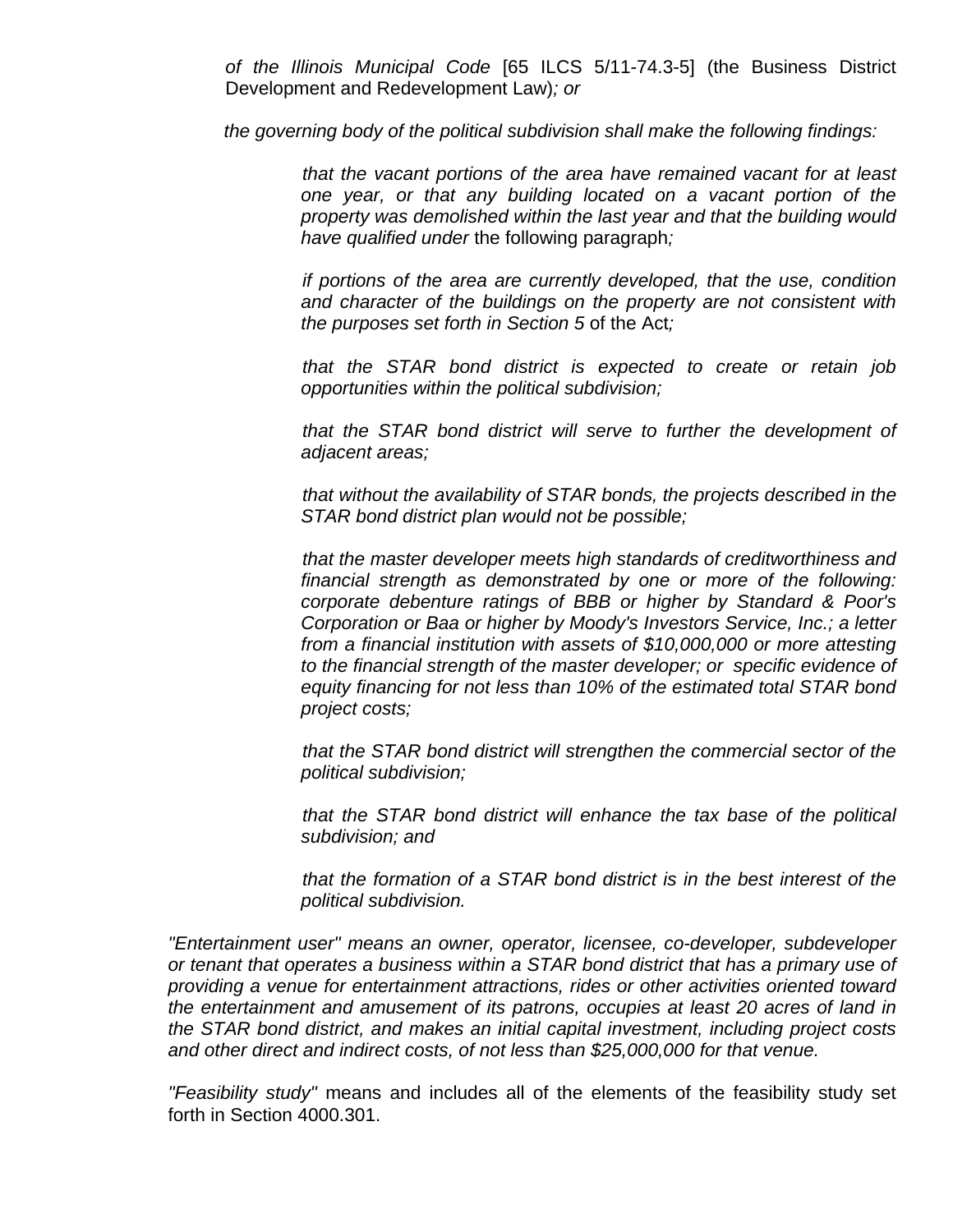*"Financial benefit"* means the positive effect of the proposed STAR bond project on existing businesses and units of local government within the market area and includes, but is not limited to, any positive effects on local, regional and State employment; any positive effect on the local, regional and State economies; any positive effect on sales and income tax receipts; and any positive effect on local vacancy rates for all property in the market area similar to property that is proposed to be developed in the STAR bond district.

*"Job"* means a full-time permanent equivalent, direct job.

*"Local economy"* means the economy of the political subdivision in which the STAR bond project is proposed.

*"Local sales taxes" means any locally-imposed taxes received by a municipality, county, or other local governmental entity arising from sales by retailers and servicemen within a STAR bond district, including business district sales taxes and STAR bond occupation taxes, and that portion of the net revenue realized under the Retailers' Occupation Tax Act* [35 ILCS 120]*, the Use Tax Act* [35 ILCS 105]*, the Service Use Tax Act* [35 ILCS 110]*, and the Service Occupation Tax Act* [35 ILCS 115] *from transactions at places of business located within a STAR bond district that is deposited into the Local Government Tax Fund and the County and Mass Transit District Fund. For the purpose of* the *Act, "local sales taxes" does not include:* 

*any taxes authorized pursuant to the Local Mass Transit District Act* [70 ILCS 3610]*, the Metro-East Park and Recreation District Act* [70 ILCS 1605]*, or the Flood Prevention District Act* [70 ILCS 750] *for so long as the applicable taxing district does not impose a tax on real property; or* 

*county school facility occupation taxes imposed pursuant to Section 5-1006.7 of the Counties Code.* [55 ILCS 5/5-1006.7]

This means that, except as otherwise provided in this definition, local sales taxes include any locally-imposed sales taxes in addition to the 1.25% portion of the 6.25% State-imposed sales tax on general merchandise and the 1% State-imposed sales tax on qualifying food, drugs and medical appliances.

*"Local sales tax increment" means, with respect to local sales taxes administered by the Department:* 

*all of the local sales tax paid by destination users, destination hotels and entertainment users that is in excess of the local sales tax paid by destination users, destination hotels and entertainment users for the same month in the base year, as determined by the Department;* 

*in the case of a municipality forming a STAR bond district that is wholly within the corporate boundaries of the municipality and, in the case of a municipality and county forming a STAR bond district that is only partially within* a *municipality, that portion of the local sales tax paid by taxpayers that are not destination users, destination hotels or entertainment users that is in excess of the local sales tax paid by taxpayers that are not destination users, destination hotels or entertainment users for the same month in the base year, as determined by the Department; and*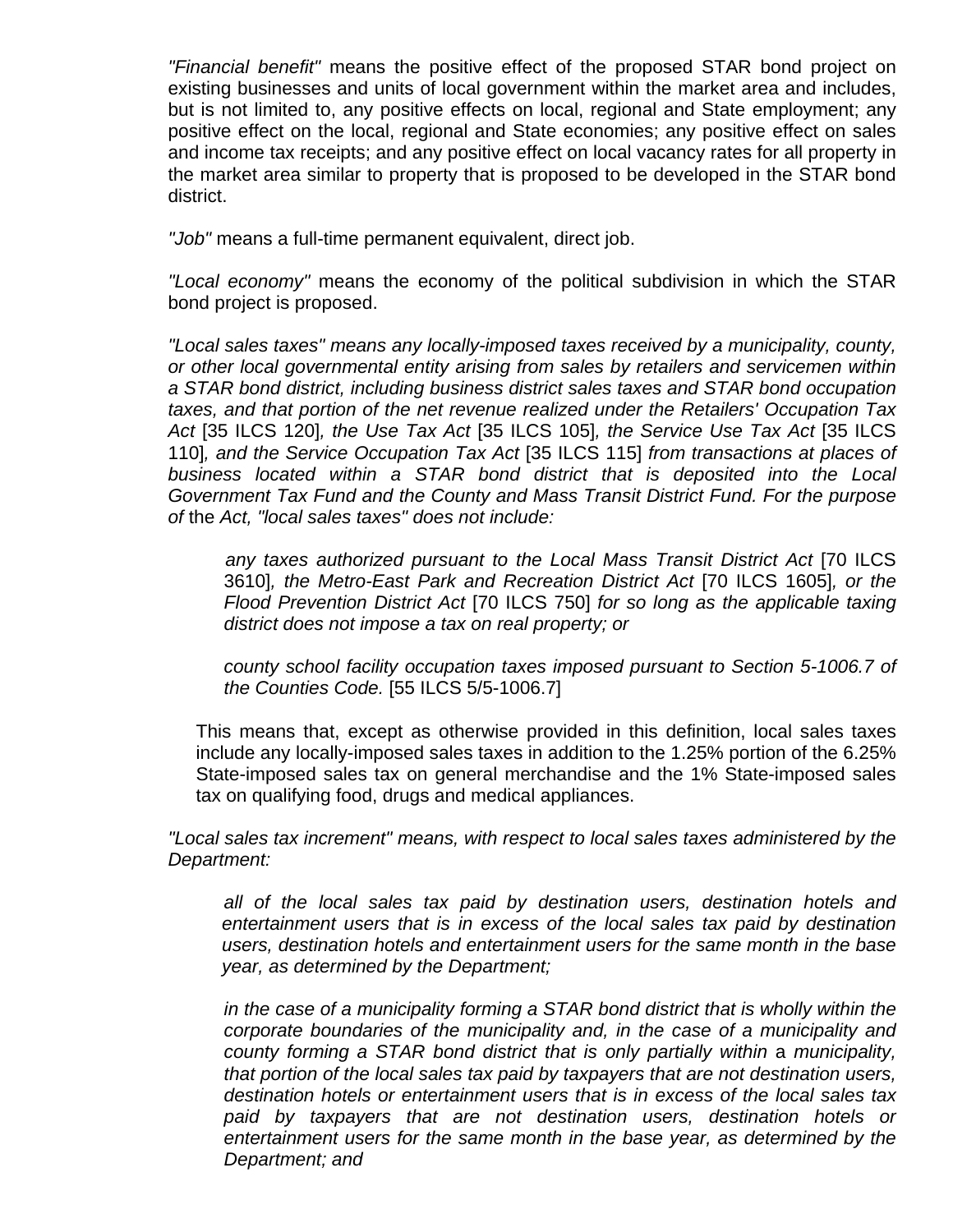*in the case of a county in which a STAR bond district is formed that is wholly within a municipality, that portion of the local sales tax paid by taxpayers that are not destination users, destination hotels or entertainment users that is in excess of the local sales tax paid by taxpayers that are not destination users, destination hotels or entertainment users for the same month in the base year, as determined by the Department, but only if the corporate authorities of the county adopt an ordinance, and file a copy with the Department within the same time frames as required for STAR bond occupation taxes under Section 31* of the Act*, that designates the taxes referenced in this* paragraph *as part of the local sales tax increment under* the *Act.* 

As indicated in the previous paragraph, if a STAR bond district is formed that is wholly within the boundaries of a municipality, then in order for the proceeds of a county-imposed sales tax or a county's 0.25% share of the 6.25% State-imposed sales tax that is generated in the STAR bond district by taxpayers that are not destination users, destination hotels or entertainment users to be considered as part of the "local sales tax increment", the corporate authorities of the county must adopt an ordinance that designates these tax revenues as part of the local sales tax increment and file a certified copy of that ordinance with the Department on or before April 1 for implementation on the following July 1 or on or before October 1 for implementation on the following January 1. Otherwise, those sales tax revenues will continue to be allocated and distributed by the Department as otherwise directed by the statute, as if there were no STAR bond district.

*"Market study" means a study to determine the ability of the proposed STAR bond project to gain market share locally and regionally and to remain profitable past the term of repayment of STAR bonds.* 

*"Master developer" means a developer cooperating with a political subdivision to plan, develop and implement a STAR bond project plan for a STAR bond district. Subject to the limitations of Section 25* of the Act*, the master developer may work with and transfer certain development rights to other developers for the purpose of implementing STAR bond project plans and achieving the purposes of* the *Act. A master developer for a STAR bond district shall be appointed by a political subdivision in the resolution establishing the STAR bond district, and the master developer must, at the time of appointment, own or have control of, through purchase agreements, option contracts or other means, not less than 50% of the acreage within the STAR bond district and the master developer or its affiliate must have ownership or control on June 1, 2010.* 

*"Master development agreement" means an agreement between the master developer and the political subdivision to govern a STAR bond district and any STAR bond projects.* 

*"New job"* means a full-time permanent equivalent, direct job, after accounting for displacement.

*"Pledged STAR revenues" means those sales tax and revenues and other sources of*  funds pledged to pay debt service on STAR bonds or to pay project costs pursuant to *Section 30* of the Act*. Notwithstanding any provision to the contrary, the following revenues shall not constitute pledged STAR revenues or be available to pay principal and interest on STAR bonds: any State sales tax increment or local sales tax increment*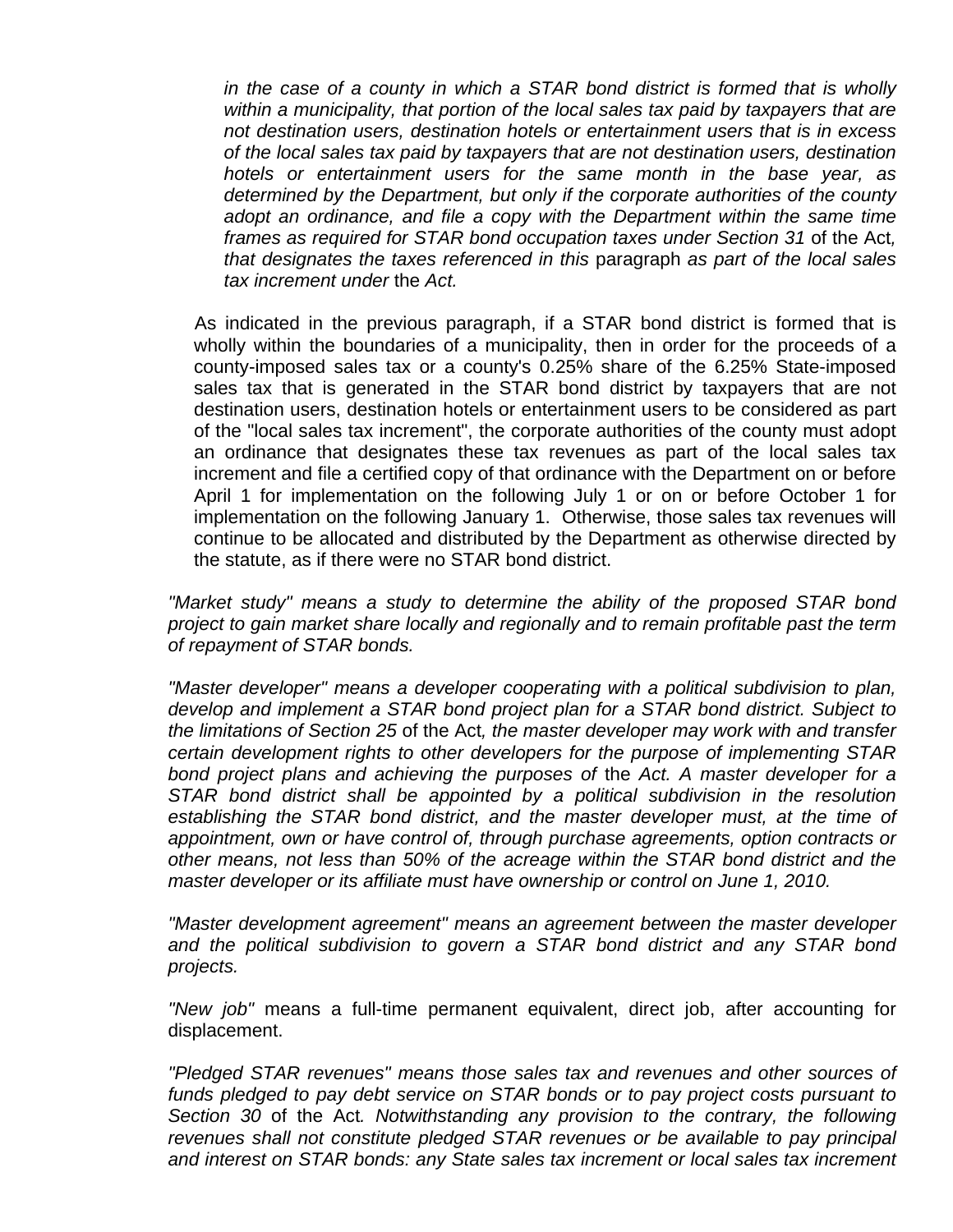from a retail entity initiating operations in a STAR bond district while terminating *operations at another Illinois location within 25 miles of the STAR bond district. For purposes of this* definition*, "terminating operations" means a closing of a retail operation that is directly related to the opening of the same operation*, *or like retail entity owned or operated by more than 50% of the original ownership*, *in a STAR bond district within one year before or after initiating operations in the STAR bond district, but it does not mean closing an operation for reasons beyond the control of the retail entity, as documented*  by the retail entity, subject to a reasonable finding by the municipality (or county if the *retail operation is not located within a municipality) in which the terminated operations were located that the closed location contained inadequate space, had become economically obsolete or was no longer a viable location for the retailer or serviceman.* 

*"Political subdivision" means a municipality or county* that *undertakes to establish a STAR bond district pursuant to the provisions of* the *Act.* 

*"Project costs" means and includes the sum total of all costs incurred or estimated to be incurred on or following the date of establishment of a STAR bond district that are reasonable or necessary to implement a STAR bond district plan or any STAR bond project plans, or both, including costs incurred for public improvements and private improvements that serve the public purposes set forth in Section 5 of the Act.* Those *costs include without limitation the following:* 

*costs of studies, surveys, development of plans and specifications, formation, implementation, and administration of a STAR bond district, STAR bond district plan, any STAR bond projects or any STAR bond project plans, including, but not limited to, staff and professional service costs for architectural, engineering, legal, financial, planning or other services, provided however that no charges for professional services may be based on a percentage of the tax increment collected and no contracts for professional services, excluding architectural and engineering services, may be entered into if the terms of the contract extend beyond a period of 3 years;* 

*property assembly costs, including, but not limited to, acquisition of land and other real property or rights or interests* in that property*, located within the boundaries of a STAR bond district, demolition of buildings, site preparation, site improvements that serve as an engineered barrier addressing ground level or*  below ground environmental contamination, including, but not limited to, parking lots and other concrete or asphalt barriers, the clearing and grading of land, and *importing additional soil and fill materials, or removal of soil and fill materials from the site;* 

subject to the provisions of the 6<sup>th</sup> indented paragraph of this definition (concerning costs of the design and construction of infrastructure and public works)*, costs of buildings and other vertical improvements that are located within the boundaries of a STAR bond district and owned by a political subdivision or other public entity, including without limitation police and fire stations, educational facilities and public restrooms and rest areas;* 

*costs of buildings and other vertical improvements that are located within the boundaries of a STAR bond district and owned by a destination user or destination hotel; except that only 2 destination users in a STAR bond district and*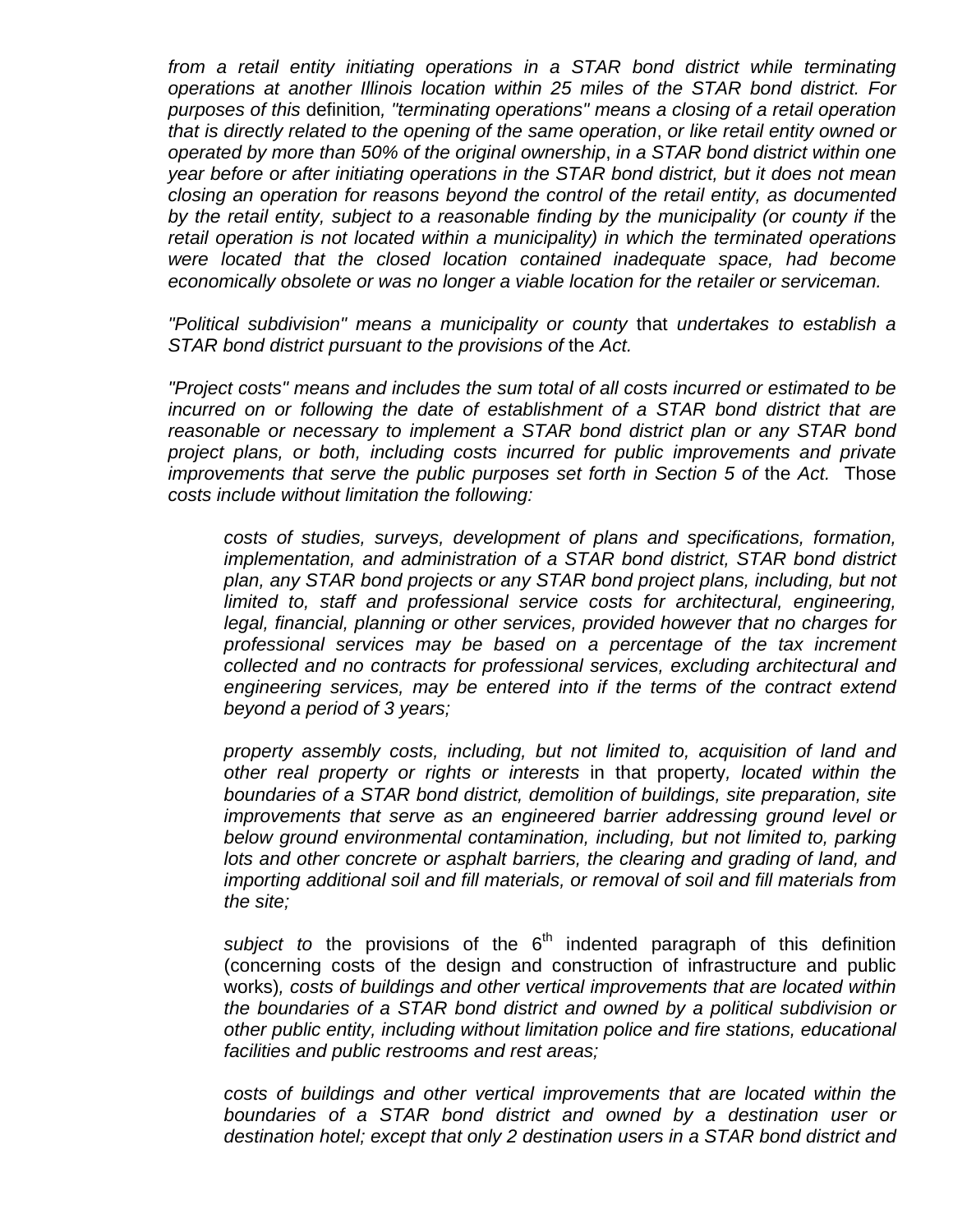*one destination hotel are eligible to include the cost of those vertical improvements as project costs;* 

*costs of buildings; rides and attractions, which include carousels, slides, roller coasters, displays, models, towers, works of art and similar theme and amusement park improvements; and other vertical improvements that are located within the boundaries of a STAR bond district and owned by an entertainment user; except that only one entertainment user in a STAR bond district is eligible to include the cost of those vertical improvements as project costs;* 

*costs of the design and construction of infrastructure and public works located within the boundaries of a STAR bond district that are reasonable or necessary to implement a STAR bond district plan or any STAR bond project plans, or both, except that project costs shall not include the cost of constructing a new municipal public building principally used to provide offices, storage space, or conference facilities or vehicle storage, maintenance, or repair for administrative, public safety, or public works personnel and that is not intended to replace an existing public building unless the political subdivision makes a reasonable determination in a STAR bond district plan or any STAR bond project plans, supported by information that provides the basis for that determination, that the new municipal building is required to meet an increase in the need for public safety purposes anticipated to result from the implementation of the STAR bond district plan or any STAR bond project plans;* 

*costs of the design and construction of the following improvements located outside the boundaries of a STAR bond district, provided that the costs are essential to further the purpose and development of a STAR bond district plan and either* are *part of and connected to sewer, water, or utility service lines that physically connect to the STAR bond district or* are *significant improvements for adjacent offsite highways, streets, roadways and interchanges that are approved by the Illinois Department of Transportation. No other cost of infrastructure and public works improvements located outside the boundaries of a STAR bond district may be deemed project costs;* 

*costs of job training and retraining projects, including the cost of "welfare to work" programs implemented by businesses located within a STAR bond district;* 

*financing costs, including, but not limited to, all necessary and incidental expenses related to the issuance of obligations and* that *may include payment of interest on any obligations issued, including interest accruing during the estimated period of construction of any improvements in a STAR bond district or*  any STAR bond projects for which such obligations are issued and for not *exceeding 36 months thereafter, and including reasonable reserves related* to that financing*;* 

*to the extent the political subdivision by written agreement accepts and approves the same, all or a portion of a taxing district's capital costs resulting from a STAR bond district or STAR bond projects necessarily incurred or to be incurred within a taxing district in furtherance of the objectives of a STAR bond district plan or STAR bond project plans;*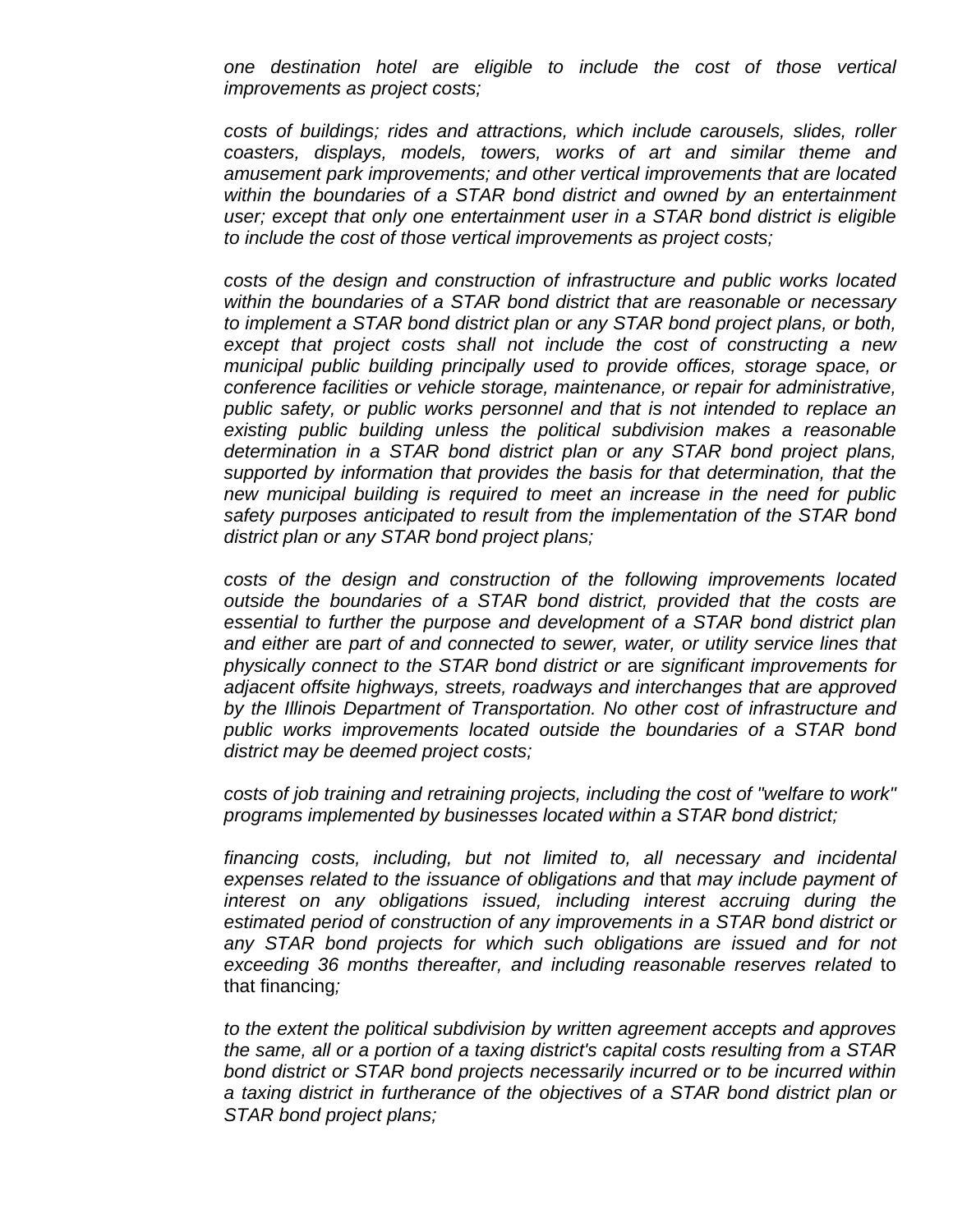*interest cost incurred by a developer for project costs related to the acquisition, formation, implementation, development, construction and administration of a STAR bond district, STAR bond district plan, STAR bond projects or any STAR bond project plans, provided that:* 

*payment of interest costs in any one year may not exceed 30% of the annual interest costs incurred by the developer with regard to the STAR bond district or any STAR bond projects during that year; and* 

*the total of interest payments paid pursuant to* the *Act may not exceed 30% of the total cost paid or incurred by the developer for a STAR bond district or STAR bond projects, plus project costs, excluding any property assembly costs incurred by a political subdivision pursuant to the Act;* 

*costs of common areas located within the boundaries of a STAR bond district;* 

*costs of landscaping and plantings, retaining walls and fences, man-made lakes and ponds, shelters, benches, lighting and similar amenities located within the boundaries of a STAR bond district;* 

*costs of mounted building signs, site monument and pylon signs located within the boundaries of a STAR bond district; or* 

*if included in the STAR bond district plan and approved in writing by the Director, salaries or a portion of salaries for local government employees to the extent the same are directly attributable to the work of* those *employees on the establishment and management of a STAR bond district or any STAR bond projects.* 

*Except as specified in* the preceding paragraphs, *"project costs" shall not include:* 

*the cost of construction of buildings that are privately owned or owned by a municipality and leased to a developer or retail user for non-entertainment retail uses;* 

*moving expenses for employees of the businesses locating within the STAR bond district;* 

*property taxes for property located in the STAR bond district;* 

*lobbying costs; and* 

*general overhead or administrative costs of the political subdivision that would still have been incurred by the political subdivision if the political subdivision had not established a STAR bond district.* 

*"Projected market area" means any area within the State in which a STAR bond district or STAR bond project is projected to have a significant fiscal or market impact as determined by the Director.*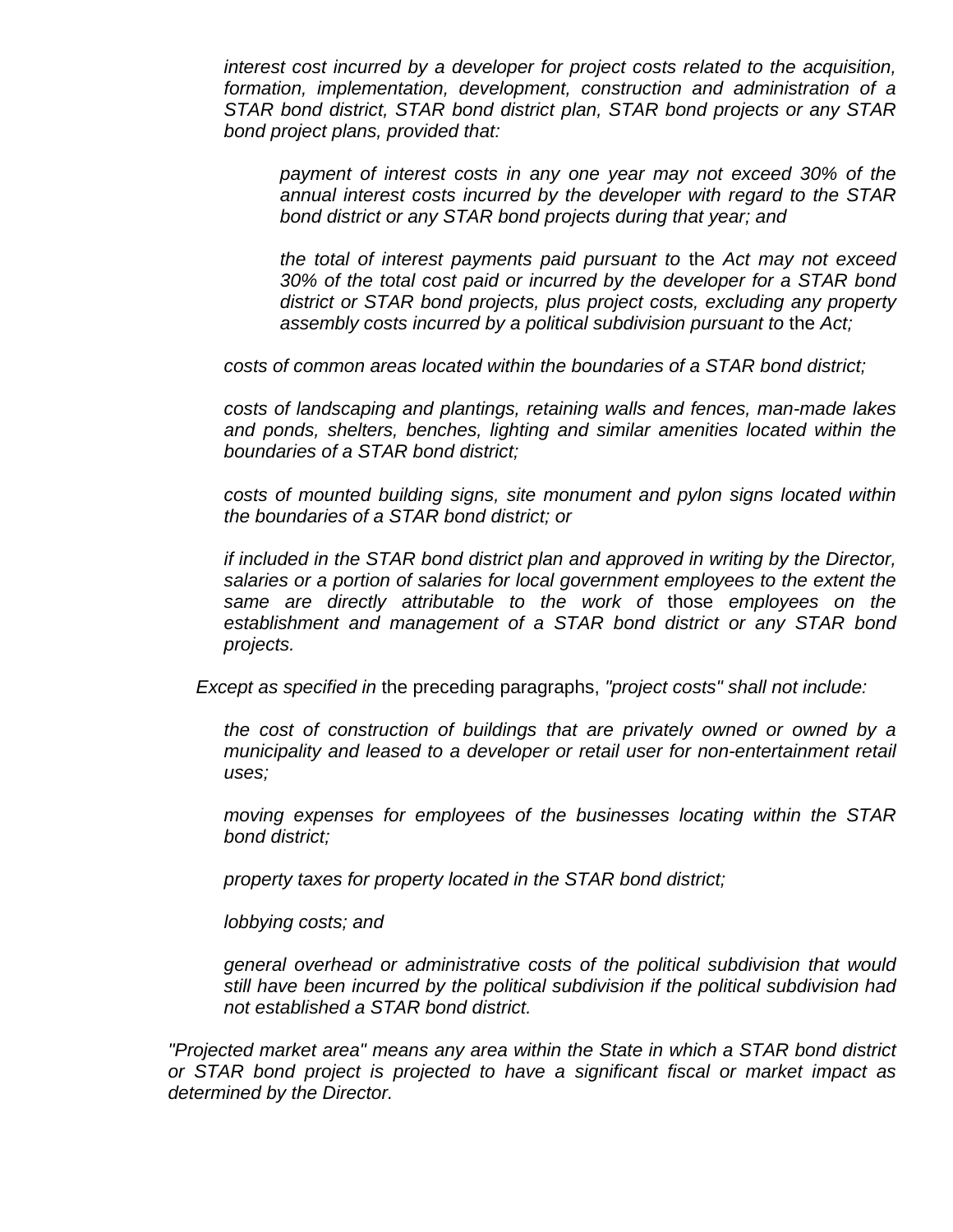*"Regional economy"* means the market area surrounding the STAR bond district located within Illinois, as determined by the economist preparing the economic impact study and the feasibility consultants preparing the feasibility study.

*"STAR bond" means a sales tax and revenue bond, note or other obligation payable from pledged STAR revenues and issued by a political subdivision, the proceeds of which shall be used only to pay project costs as defined in* the *Act* and this Part*.* 

*"STAR bond district" means the specific area declared to be an eligible area as determined by the political subdivision, and approved by the Director, in which the political subdivision may develop one or more STAR bond projects.* 

*"STAR bond district plan" means the preliminary or conceptual plan that generally identifies the proposed STAR bond project areas and identifies in a general manner the buildings, facilities and improvements to be constructed or improved in each STAR bond project area.* 

*"STAR bond project" means a project within a STAR bond district* that *is approved pursuant to Section 20* of the Act*.* 

*"STAR bond project area" means the geographic area within a STAR bond district in which there may be one or more STAR bond projects.* 

"*STAR bond project plan*" *means the written plan adopted by a political subdivision for the development of a STAR bond project in a STAR bond district; the plan may include, but is not limited to:* 

*project costs incurred prior to the date of the STAR bond project plan and estimated future STAR bond project costs;* 

*proposed sources of funds to pay those costs;* 

*the nature and estimated term of any obligations to be issued by the political subdivision to pay those costs;* 

*the most recent equalized assessed valuation of the STAR bond project area;* 

*an estimate of the equalized assessed valuation of the STAR bond district or applicable project area after completion of a STAR bond project;* 

*a general description of the types of any known or proposed developers, users or tenants of the STAR bond project or projects included in the plan;* 

*a general description of the type, structure and character of the property or facilities to be developed or improved;* 

*a description of the general land uses to apply to the STAR bond project; and* 

*a general description or an estimate of the type, class and number of employees to be employed in the operation of the STAR bond project.*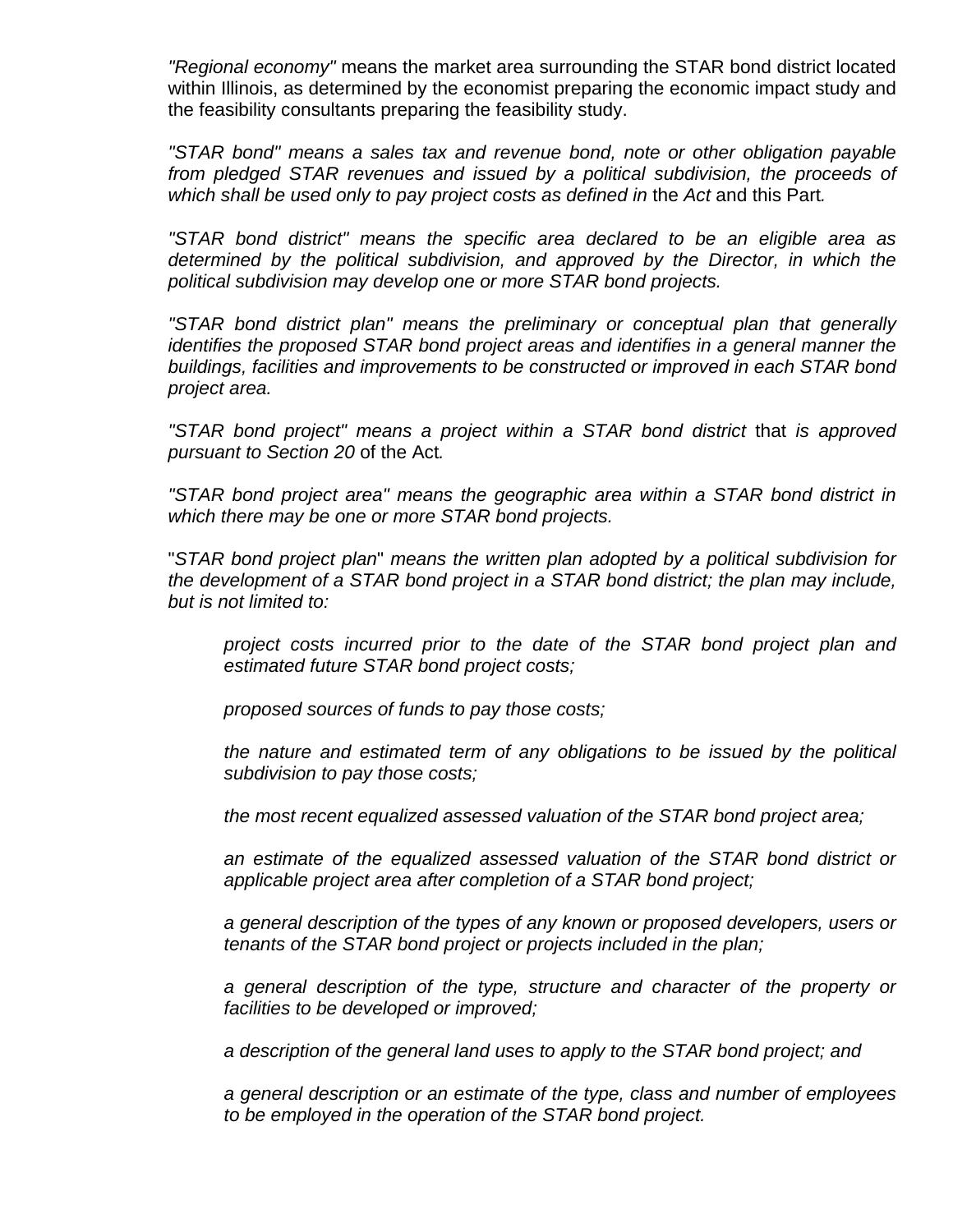*"State sales tax" means all of the net revenue realized under the Retailers' Occupation Tax Act, the Use Tax Act, the Service Use Tax Act and the Service Occupation Tax Act from transactions at places of business located within a STAR bond district, excluding that portion of the net revenue realized under the Retailers' Occupation Tax Act, the Use Tax Act, the Service Use Tax Act and the Service Occupation Tax Act from transactions at places of business located within a STAR bond district that is deposited into the Local Government Tax Fund and the County and Mass Transit District Fund.* 

*"State sales tax increment" means*:

*100% of the State sales tax that is in excess of the State sales tax for the same month in the base year from transactions at up to 2 destination users, one destination hotel and one entertainment user located within a STAR bond district, which destination users, destination hotel and entertainment user shall be designated by the master developer and approved by the political subdivision and the Director in conjunction with the applicable STAR bond project approval.* For example, if there were no destination users, destination hotels or entertainment users open in the base year in the area that becomes a STAR bond district, then the sales tax in the base year generated by these types of entities would be zero and the increment would equal the entire amount generated by these designated entities after the STAR bond district is created and these designated entities become operational; *and* 

*25% of the State sales tax that is in excess of the State sales tax for the same month in the base year from all other transactions within a STAR bond district.* 

*If any portion of State sales taxes are, at the time of formation of a STAR bond district, already subject to tax increment financing under the Tax Increment Allocation Redevelopment Act* [65 ILCS 5]*, then the State sales tax increment for*  that *portion shall be frozen at the base year established in accordance with* the *Act, and all future incremental increases shall be included in the State sales tax increment under* the *Act. Any party otherwise entitled to receipt of incremental State sales tax revenues through an existing tax increment financing district shall be entitled to continue to receive* those *revenues up to the amount frozen in the base year. Nothing in* the *Act shall affect the prior qualification of existing redevelopment project costs incurred that are eligible for reimbursement under the Tax Increment Allocation Redevelopment Act. In* that *event, prior to approving a STAR bond district, the political subdivision forming the STAR bond district shall take such action as is necessary, including amending the existing tax increment financing district redevelopment plan, to carry out the provisions of the Act.* 

*"Substantial change" means a change* in which *the proposed STAR bond project plan differs substantially in size, scope or use from the approved STAR bond district plan or STAR bond project plan.* If a destination user, destination hotel or entertainment user has been approved as part of a district plan or project plan, then any proposal to change to a different destination user, destination hotel or entertainment user is a substantial change. *Any substantial changes to a STAR bond project plan as adopted shall be subject to a public hearing following publication of notice in a newspaper of general circulation in the political subdivision and approval by resolution of the governing body of the political subdivision.* [50 ILCS 470/20(i)] In accordance with the purpose of the Act, which includes encouraging true destination development, any proposal to change